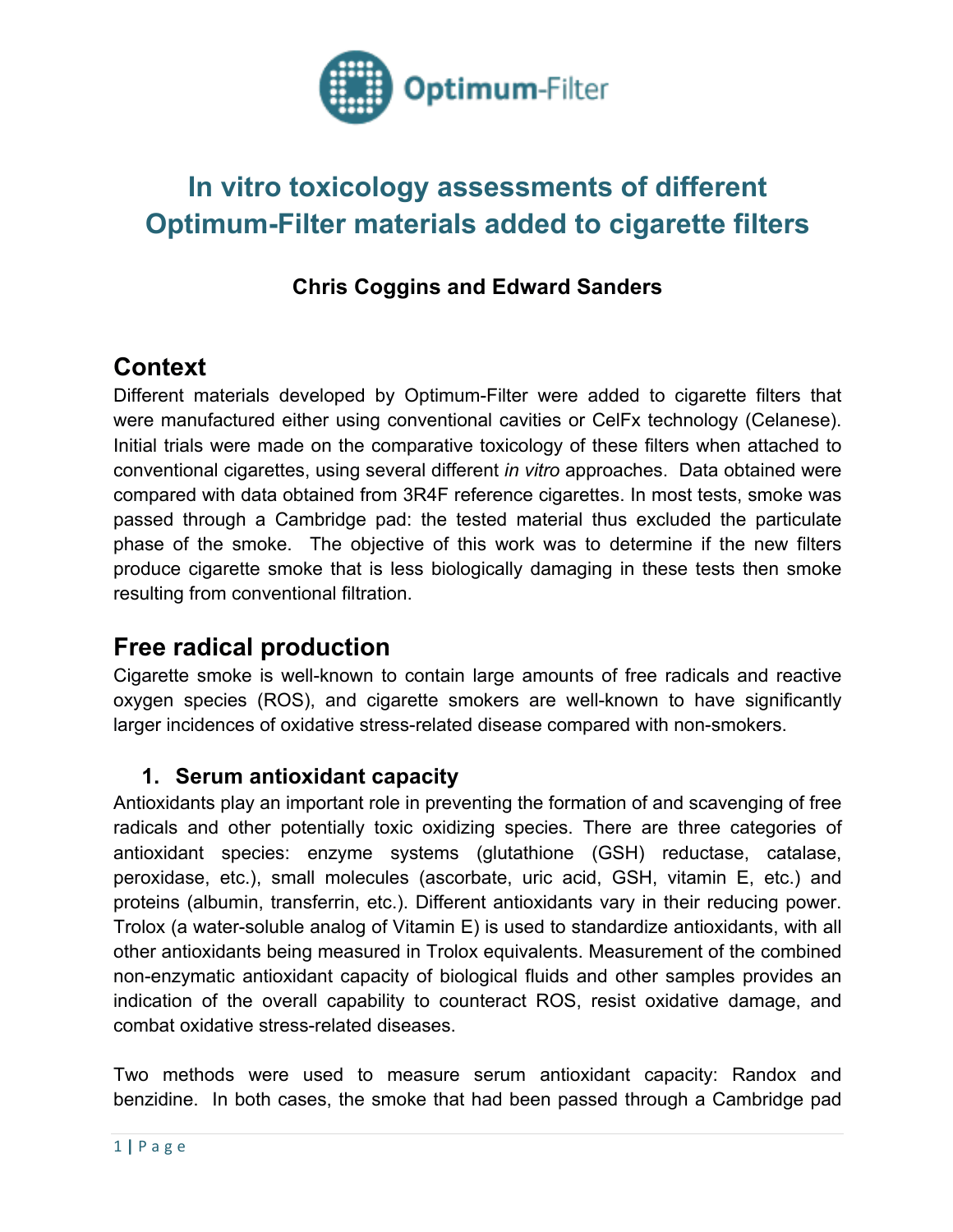was bubbled through control serum. The Randox method is a total antioxidant kit incorporating 2,2'-azino-bis(ethylbenzothiazoline-6sulfonic acid) (ABTS). The benzidine assay uses a peroxide-generating system (hydrogen peroxide and horseradish peroxidase, HRP) and a peroxide-sensitive chromogen (benzidine). Antioxidants present in the sample compete with the chromogen and hinder the generation of a detectable signal.

#### *HRP*

An initial "proof of concept" experiment showed that smoke increases free radical concentrations in serum, a change which could be modified by the inclusion of an Optimum-Filter material in the cavity filter.

Based on the proof of concept, additional experiments were performed using both whole smoke and vapor phase only. In general, Optimum-Filter materials included in either the cavity filter or in the CellFx matrix showed increased antioxidant capacity when compared with reference cigarettes. Increases were greater for the vapor phase (132%) than for whole smoke (up to 84%). These results indicate that smoke filtered through some of the Optimum-Filter materials contain significantly lower levels of oxidants as compared to smoke filtered through a conventional filter.

#### *Randox*

No experiments were performed with whole smoke. Data obtained with vapor phase only were more variable with the Randox technique than with the HRP technique; increases of up to 216% were noted for antioxidant capacity using Optimum-Filter materials when compared with the reference filters.

### **2. Saliva antioxidant capacity**

This endpoint is a logical extension of the concept of the serum antioxidant capacity assays mentioned above and uses the same two assays (with some modifications). A total of 17 volunteers were used, consisting of a mix of male and female smokers and non-smokers aged 18-59 years. A slightly larger study (using 38 volunteers) was also performed, but this study was a screening study to select those filter configurations to be used in the evaluations mentioned above.

Saliva samples were taken before and after cigarette smoking. Two control filters (cellulose acetate and carbon) and two Optimum-Filter cigarettes were used. The two Optimum-Filters used were similar to those used in the serum work. Results for the two conventional filters showed significant decreases in the antioxidant status, whereas one of the Optimum-Filters exhibited a much lower decrease and the second Optimum-Filter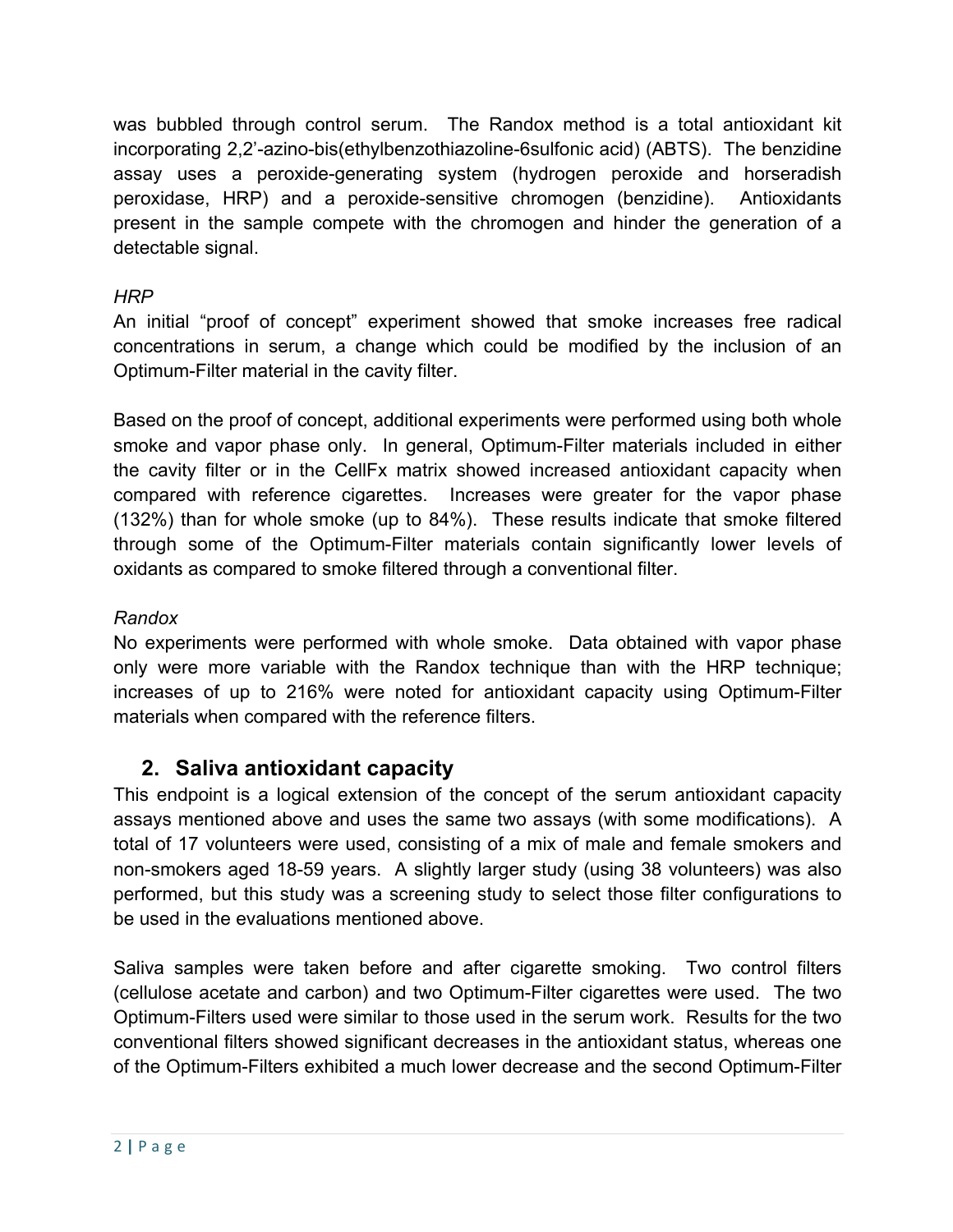actually showed a slight increase. These results are broadly similar to those for the serum assays.

### **3. Lung epithelial and endothelial cells**

Lung epithelial and endothelial cells play critical roles in the etiology of chronic obstructive pulmonary disease (COPD) and cardiovascular disease (CVD), respectively. Smoke-induced cell death was evaluated using the human alveolar adenocarcinoma lung cell line A549, and with primary human umbilical vein endothelial cells (HUVEC).

Responses obtained included reductions in the smoke-induced death of A549 cells when the cigarettes filters were modified with several different Optimum-Filter materials. Similarly, the effects of cigarette smoke on cell death in HUVEC were reduced when cigarette filters were similarly modified. These results are consistent with the conclusion that filtering smoke through one or more different Optimum-Filters could reduce smoking-related COPD and CVD.

### **4. Inflammatory cytokine release**

Exposure to cigarette smoke can induce inflammatory responses through the release of inflammatory cytokines, thought to come from macrophages. Interleukins 6 and 8 (IL-6 and IL-8) are commonly-induced cytokines, and both are thought to play crucial roles in the initiation and extension of an inflammatory response in the lung, a key precursor of smoking-related COPD.

The test system used to evaluate the resulting gas phase cigarette smoke was a threedimensional (3-D) lung cell culture, which is more representative of what occurs *in vivo* than are simple 2-D systems. A variety of different cell cultures were exposed to cigarette smoke extracts from three different cigarette types (one reference and two filters containing Optimum-Filter materials). After a 48-h treatment, the inflammatory cytokines were measured in the supernatant media using a kit that detects both IL-6 and IL-8. Both cytokines were significantly reduced in both of the experimental cigarettes when compared with the control in aggregates containing macrophages.

## **Conclusion**

The attenuations in biological activity shown here are highly promising in terms of potential harm reduction. In addition, these studies have identified the two or three most promising Optimum-Filter configurations.